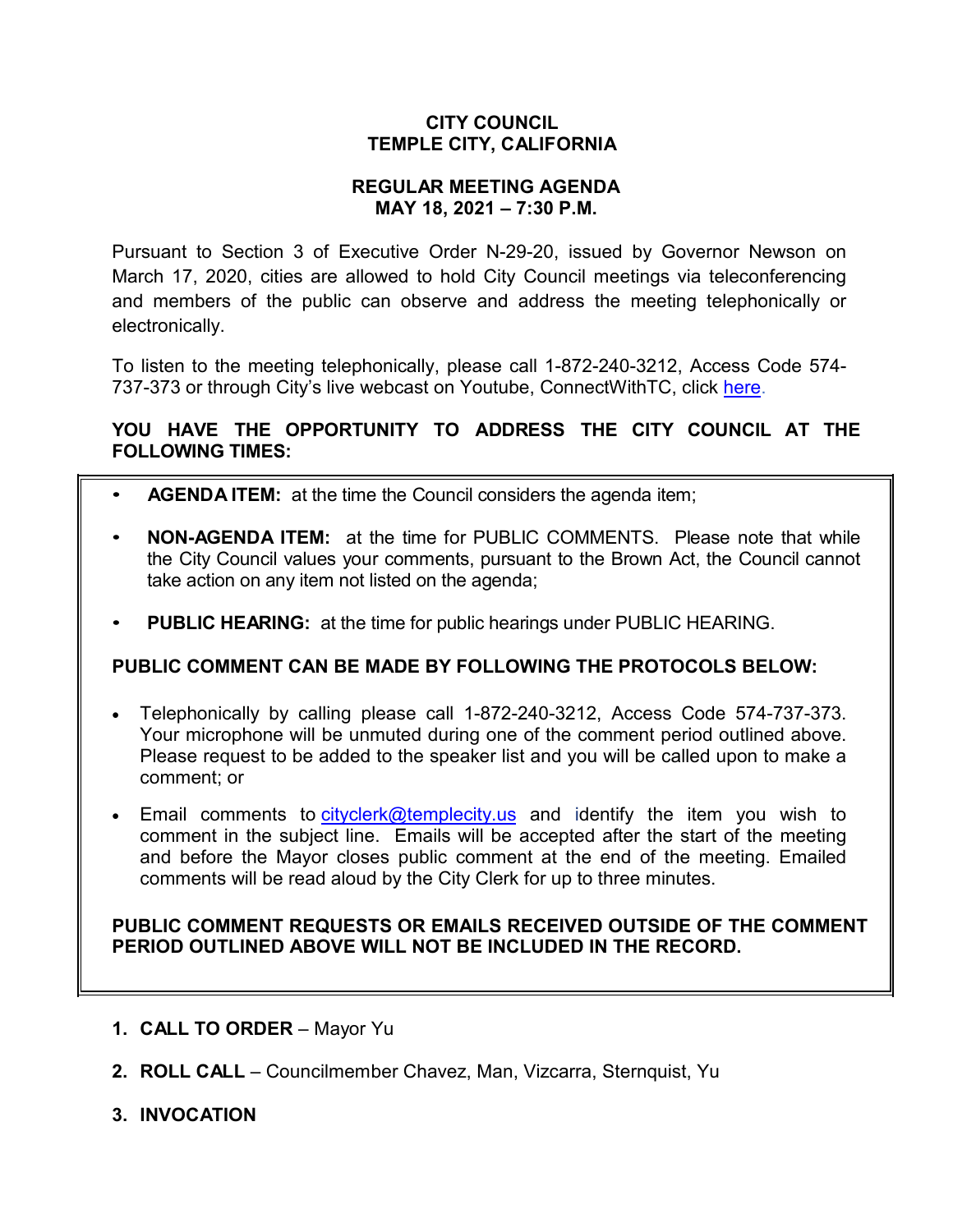### **4. PLEDGE OF ALLEGIANCE**

#### **5. CEREMONIAL MATTERS – PRESENTATIONS** – None

#### **6. PUBLIC COMMENTS ON ITEMS NOT LISTED ON THE AGENDA**

The City Council will now hear public comments regarding items **not listed** on the agenda. The procedure to address the City Council is highlighted on the first page of this agenda. This section is limited to 30 minutes total.

## **7. CONSENT CALENDAR**

All Consent Calendar items may be approved in a single motion as recommended unless removed for further discussion. If members of the City Council or persons in the audience wish to discuss any matters listed on the Consent Calendar, please address them at this time.

Recommendation: Approve Items A through D per recommendations.

### A. [APPROVAL](https://www.ci.temple-city.ca.us/DocumentCenter/View/16267/02-CCM--2021-05-04) OF MINUTES

The City Council is requested to review and approve the Minutes of the Regular City Council Meeting of May 4, 2021.

Recommendation: Approve.

#### B. [PLANNING COMMISSION ACTIONS](https://www.ci.temple-city.ca.us/DocumentCenter/View/16263/03-PC-Actions---from-2021-04-27)

The City Council is requested to receive and file the actions of the Planning Commission Regular Meeting of April 27, 2021.

Recommendation: Receive and file.

### C. [VISA CARD REPORT](https://www.ci.temple-city.ca.us/DocumentCenter/View/16264/04-Visa-Card-Report)

The City Council is requested to receive and file the Visa Card Report.

Recommendation: Receive and file.

#### D. [ADOPTION OF RESOLUTION NO. 21-5526](https://www.ci.temple-city.ca.us/DocumentCenter/View/16265/05-Warrant-Register_Reso-No-21-5526-051821---Warrants--Demands-FY-2020-2021) APPROVING PAYMENT OF BILLS [FOR FISCAL YEAR 2020-21](https://www.ci.temple-city.ca.us/DocumentCenter/View/16265/05-Warrant-Register_Reso-No-21-5526-051821---Warrants--Demands-FY-2020-2021)

The City Council is requested to adopt Resolution No. 21-5526 authorizing the payment of bills.

Recommendation: Adopt Resolution No. 21-5526.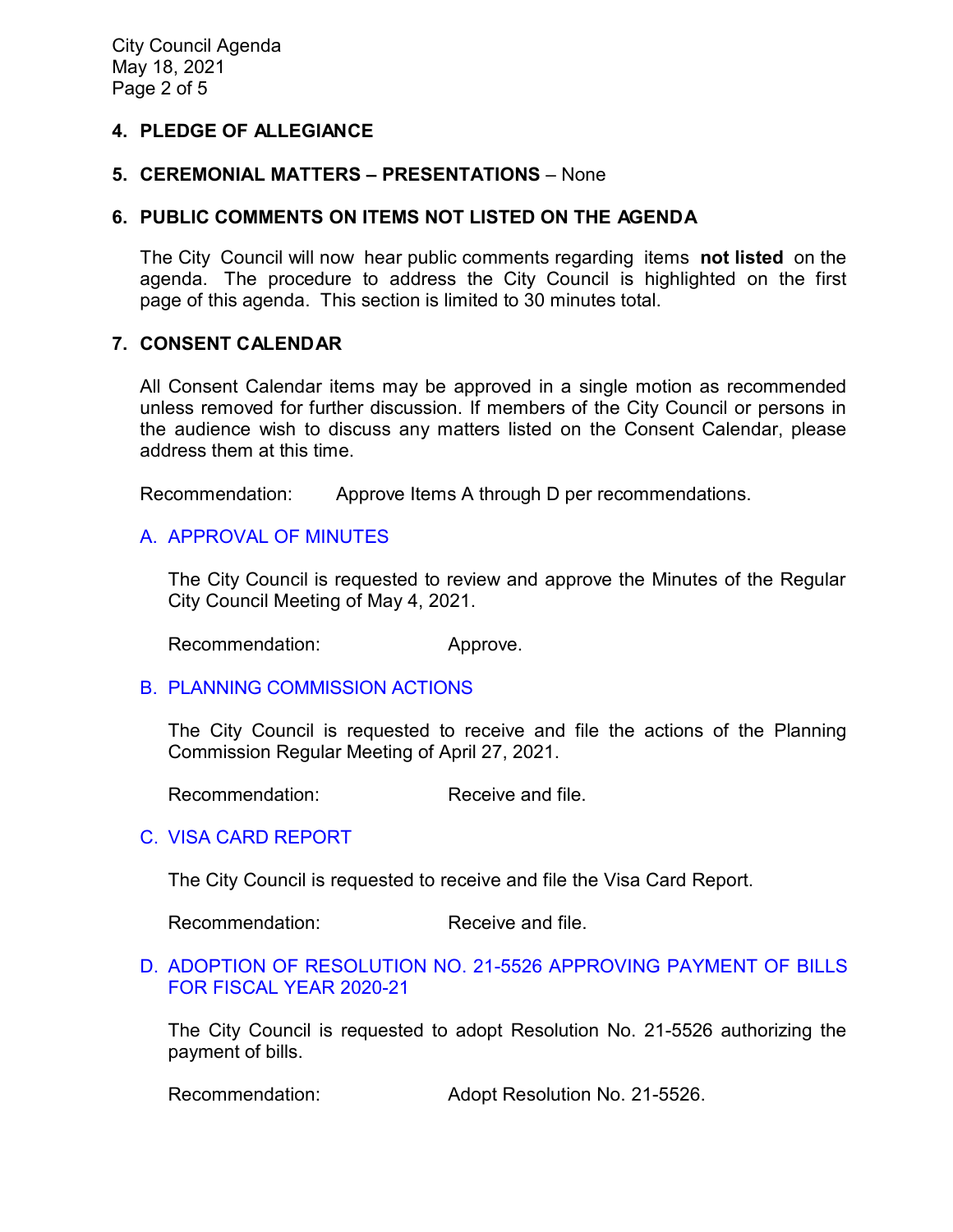City Council Agenda May 18, 2021 Page 3 of 5

#### **8. PUBLIC HEARING**

A. [RESOLUTION NO. 21-5524 ORDERING THE LEVY OF CITYWIDE LIGHTING AND](https://www.ci.temple-city.ca.us/DocumentCenter/View/16271/06-8A_Ordering-the-Levy-of-Citywide-Lighting-and-Maintenance-District_Staff-Report-v2-final-w-attachments)  [MAINTENANCE DISTRICT ASSESSMENTS FOR FISCAL YEAR \(FY\) 2021-2022](https://www.ci.temple-city.ca.us/DocumentCenter/View/16271/06-8A_Ordering-the-Levy-of-Citywide-Lighting-and-Maintenance-District_Staff-Report-v2-final-w-attachments)

The City Council is requested to approve the FY 2021-2022 levy of the Citywide Lighting and Maintenance District assessments to allow the City to continue with its Lighting and Maintenance District program.

Presenter: Administrative Services Director

Recommendation:

- 1. Receive presentation from staff;
- 2. Open the public hearing; and
- 3. Adopt Resolution No. 21-5524, ordering the levy and collection of assessments for FY 2021-2022.

#### **9. UNFINISHED BUSINESS**

### A. [INTRODUCTION AND FIRST READING OF ORDINANCE NO. 21-1055](https://www.ci.temple-city.ca.us/DocumentCenter/View/16266/07-Grocery--Store_Staff-Report)  [AMENDING ARTICLE 9-1T \(SPECIAL USES\) OF THE ZONING CODE](https://www.ci.temple-city.ca.us/DocumentCenter/View/16266/07-Grocery--Store_Staff-Report)  [RELATED TO NEW GROCERY STORES](https://www.ci.temple-city.ca.us/DocumentCenter/View/16266/07-Grocery--Store_Staff-Report)

The City Council is requested to consider adoption of the proposed ordinance to set citywide performance standards on grocery stores to be established after the date the ordinance becomes effective.

Presenter: Community Development Director

Recommendation:

- 1. Introduce Ordinance No. 21-1055 for first reading by title only, amending Article 9-1T (Special Uses) of the Zoning Code related to grocery stores;
- 2. Waive further reading of Ordinance No. 21-1055 (Attachment "A"); and
- 3. Schedule the second reading of Ordinance No. 21-1055 for June 1, 2021.

#### **10. NEW BUSINESS** – None

- **11. UPDATE FROM CITY MANAGER**
- **12. UPDATE FROM CITY ATTORNEY**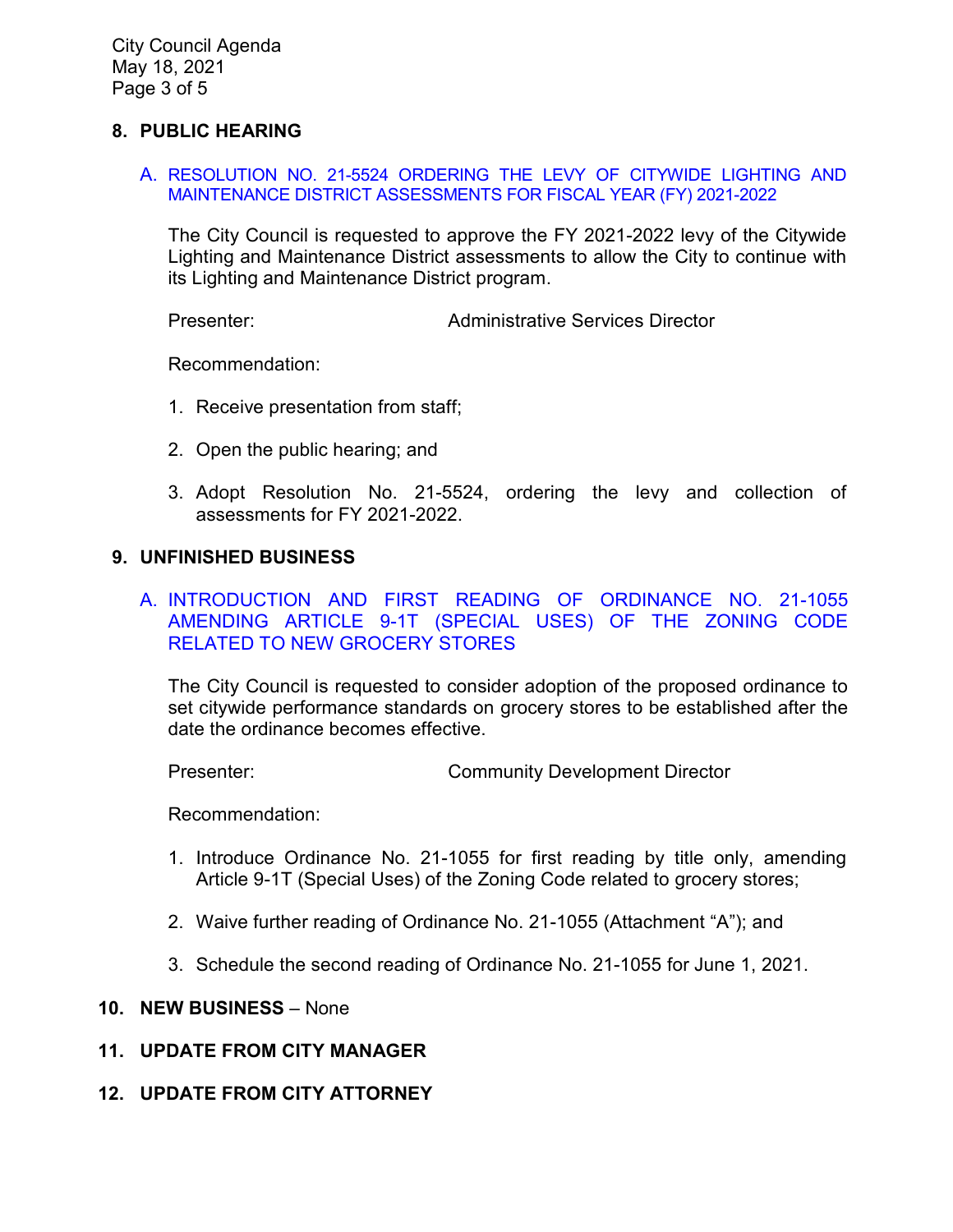City Council Agenda May 18, 2021 Page 4 of 5

## **13. COUNCIL REPORTS REGARDING AD HOC OR STANDING COMMITTEE MEETINGS**

- A. SCHOOL DISTRICT/CITY STANDING COMMITTEE (Councilmember Man and Councilmember Chavez) – Formed 1/3/2012
- B. LAS TUNAS DOWNTOWN REVITALIZATION STANDING COMMITTEE (Councilmember Chavez and Mayor Yu) – Formed 2/18/2014
- C. FUTURE DEVELOPMENT OF CITY PROPERTIES STANDING COMMITTEE (Mayor Yu and Councilmember Man) – Formed 2/18/2014
- D. AUDIT STANDING COMMITTEE (Councilmember Chavez and Mayor Yu) – Formed 7/15/2014
- E. FACILITIES, PUBLIC WORKS, AND INFRASTRUCTURE STANDING COMMITTEE (Mayor Yu and Councilmember Man) – Formed 4/4/2017
- F. PRIMROSE PARK ART ELEMENT AD HOC (Councilmember Vizcarra and Mayor Yu) – Formed 5/19/20
- G. CITY BASED HOMELESS PLAN STANDING COMMITTEE (Councilmember Vizcarra and Mayor Pro Tem Sternquist) – Formed 3/16/21

## **14. COUNCIL ITEMS SEPARATE FROM THE CITY MANAGER'S REGULAR AGENDA**

- A. COUNCILMEMBER CHAVEZ
- B. COUNCILMEMBER MAN
- C. COUNCILMEMBER VIZCARRA
- D. MAYOR PRO TEM STERNQUIST
- E. MAYOR YU

# **15. ADDITIONAL PUBLIC COMMENTS ON ITEMS NOT LISTED ON THE AGENDA**

The City Council will now hear additional public comments regarding items not listed on the agenda. The procedure to address the City Council is highlighted on the first page of this agenda.

# **16. ADJOURNMENT**

PARKS & RECREATION COMMISSION 7:30 P.M. MAY 19, 2021